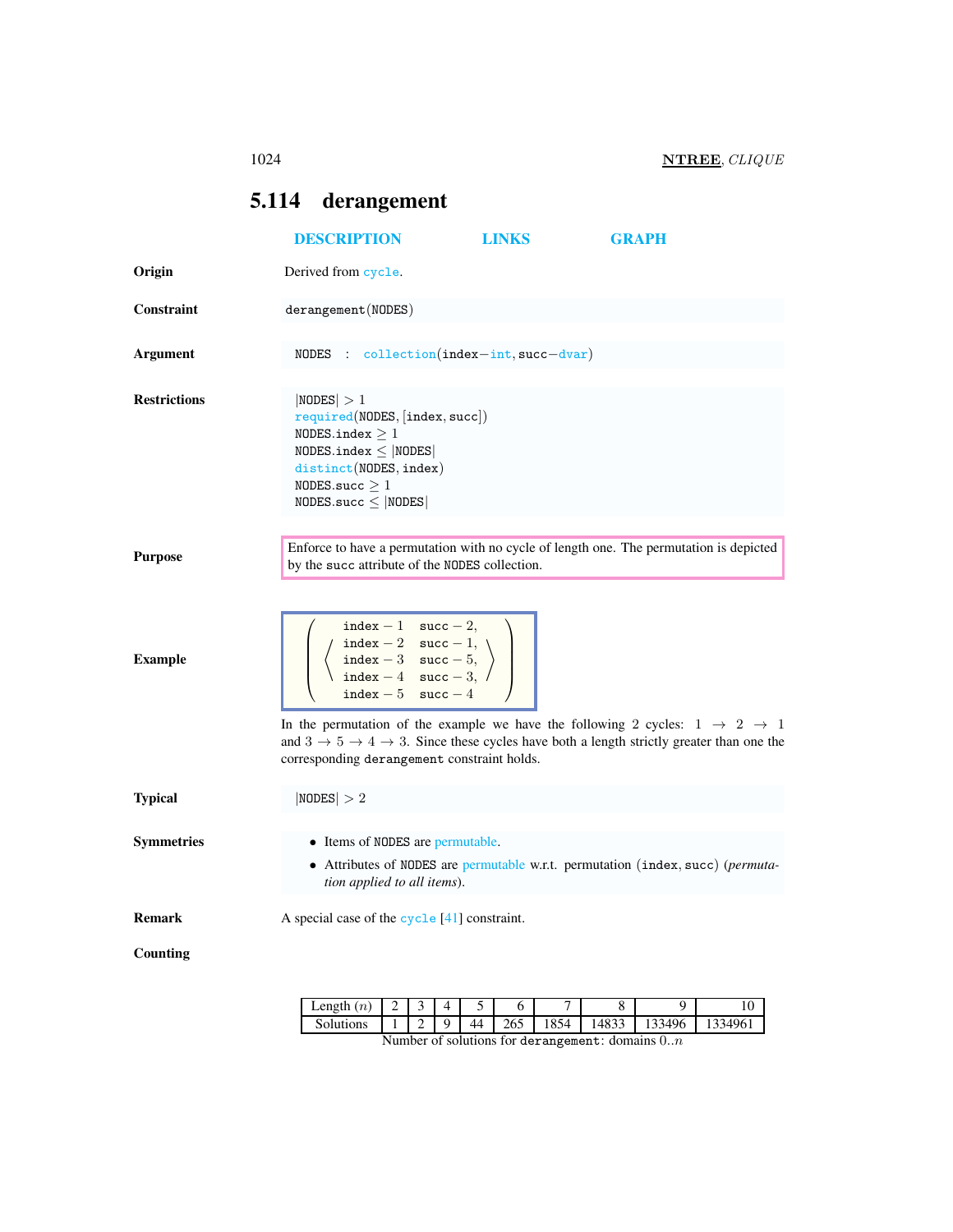

<span id="page-1-0"></span>

See also common keyword: alldifferent, cycle (*permutation*). implied by: symmetric alldifferent.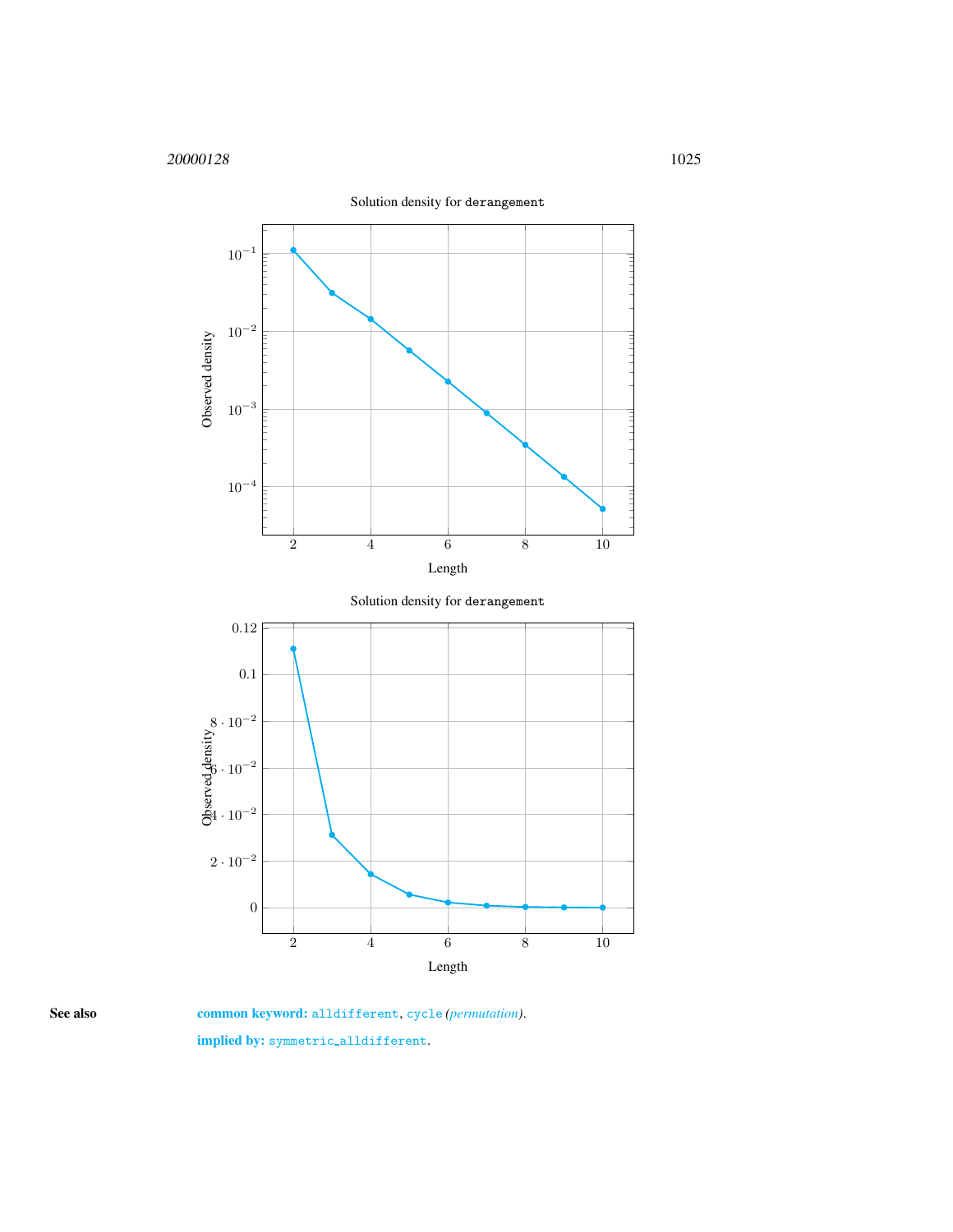## 1026 **NTREE**, *CLIQUE*

|                    | implies: twin.                                                         |
|--------------------|------------------------------------------------------------------------|
|                    | <b>implies (items to collection):</b> k_alldifferent_lex_alldifferent_ |
| <b>Keywords</b>    | <b>characteristic of a constraint:</b> sort based reformulation.       |
|                    | <b>combinatorial object:</b> permutation.                              |
|                    | <b>constraint type:</b> graph constraint.                              |
|                    | <b>filtering:</b> arc-consistency, DFS-bottleneck.                     |
|                    | final graph structure: one_succ.                                       |
| Cond. implications | derangement (NODES)<br>implies permutation (VARIABLES : NODES).        |